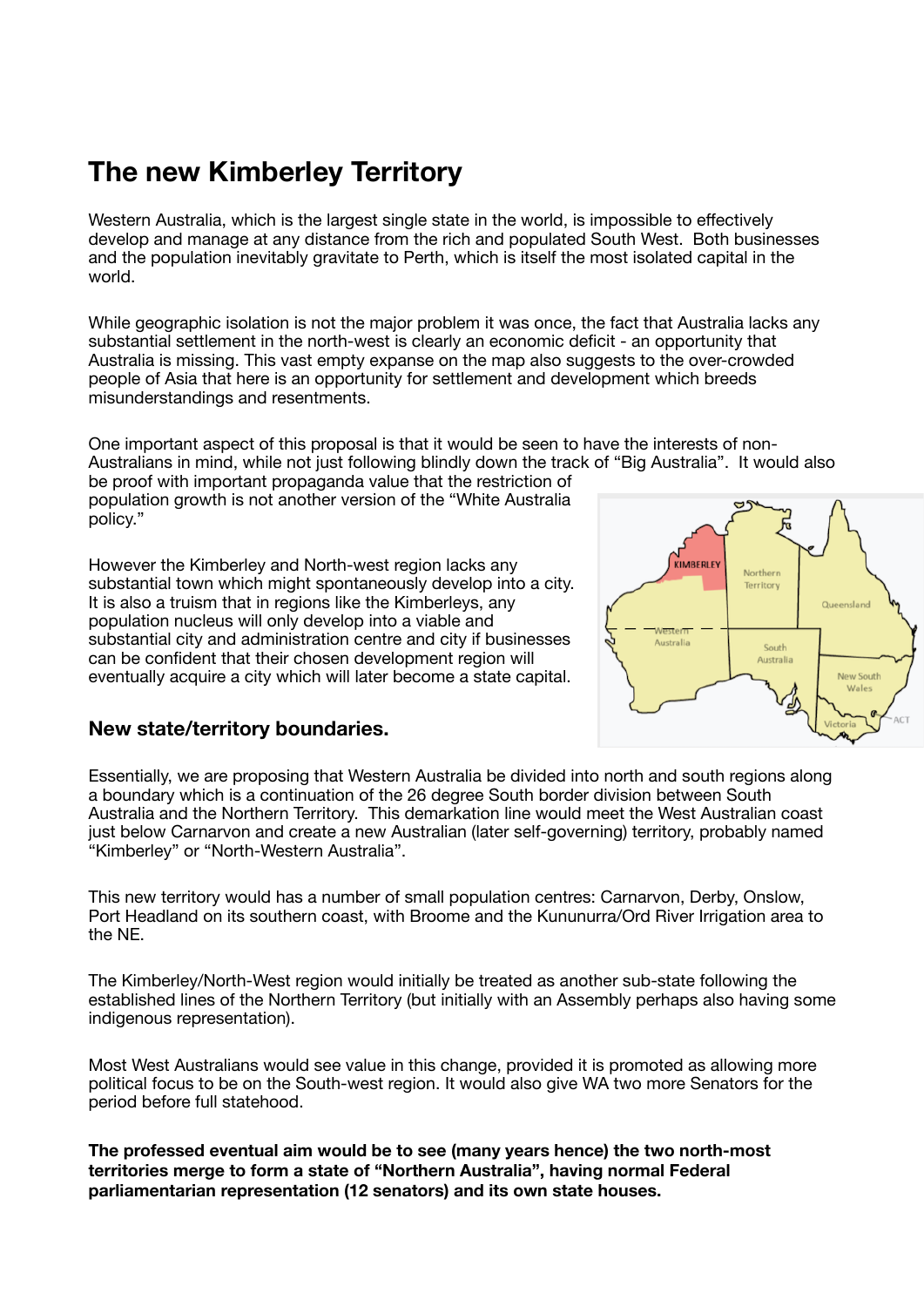# **Current Industries**

- 1. Tourism is important to this area, but it is erratic and not very beneficial to Australian business. Most recent developments have focussed on international cruise liners (with controlled environments) along the spectacular fiord-like north-west coast.
- 2. Fishing and the old pearl industry are famous along the coast, but both are facing their limits. Broome has a cultured pearl industry.
- 3. The cattle-pastoral industry still remains viable, but it is unlikely to be expanded.
- 4. The Ord River development scheme opened in 1963. The town of Kununurra and the Ord River Irrigation Area were initially developed for sugar cane and later for cotton. The Ord Dam now irrigates 750 sq kms of land with a "steppe climate" and a rainfall of 800mm. This area has potential as a food exporter to Asia given the infrastructure (all-weather airport).
- 5. Mining is not a major economic force, however the region has the Argyle diamond mine and some gold and other mineral extraction areas.

## **Climate**

The region suffers from high humidity and heat in Oct-Dec period. Then in summer, monsoons between January and March often force the closure of many roads and national parks due to heavy rain. Days are overcast and hot; heavy downpours are a frequent occurrence.

This is also cyclone territory.

The Plateau Group's interest in this scheme developed after it was recognised that the same lowrise/wide area engineering techniques we were developing to provide low-cost small homes in the CBDs of Australian suburbs could also provide a low-cost controlled environment development here.

## **Economic possibilities**

Any new state or territory needs to have a couple of major viable industries. These are possibilities.

A. **Energy-intense** industries**.** Electric generation needed by intensive-consumption industries will need to be close to the industries being serviced in the future. North-western Australia, because of its environment and lack of intensive development will provide a worthwhile venue in the future for steel and aluminium smelting. We are facing the demise of coal and gas power generation which currently support our energy-intensive industries in the main population centres on the Eastern seaboard coast.

However, the monsoon cloud cover means that solar is unlikely to be a major source of future energy in the North-west. Large wind-farms could be mounted almost anywhere, so the use of wind generation is certainly highly viable (but without pumped hydro, it will be intermittent).

**Tidal Power:** However much more interest lies in the use of **tidal power** which is only a minor renewable factor in other parts of Australia. Queensland has a small development project; Tasmania has a tidal and wave-power trial; and the coastline above Derby in WA is developing a 40 megaWatt tidal power system.The whole of this north-west coast is recognised with having the highest potential for harvesting tidal energy in the world.

Tidal energy can provide a very cheap form of non-intrusive sustainable/base-load energy when coupled with small pumped-hydro systems here.

• Tidal power is very highly efficient in terms of the amount of energy that can be reaped from the environment using the least necessary equipment —due to the sheer mass of the water v. air. This is also simple, easy to maintain primary equipment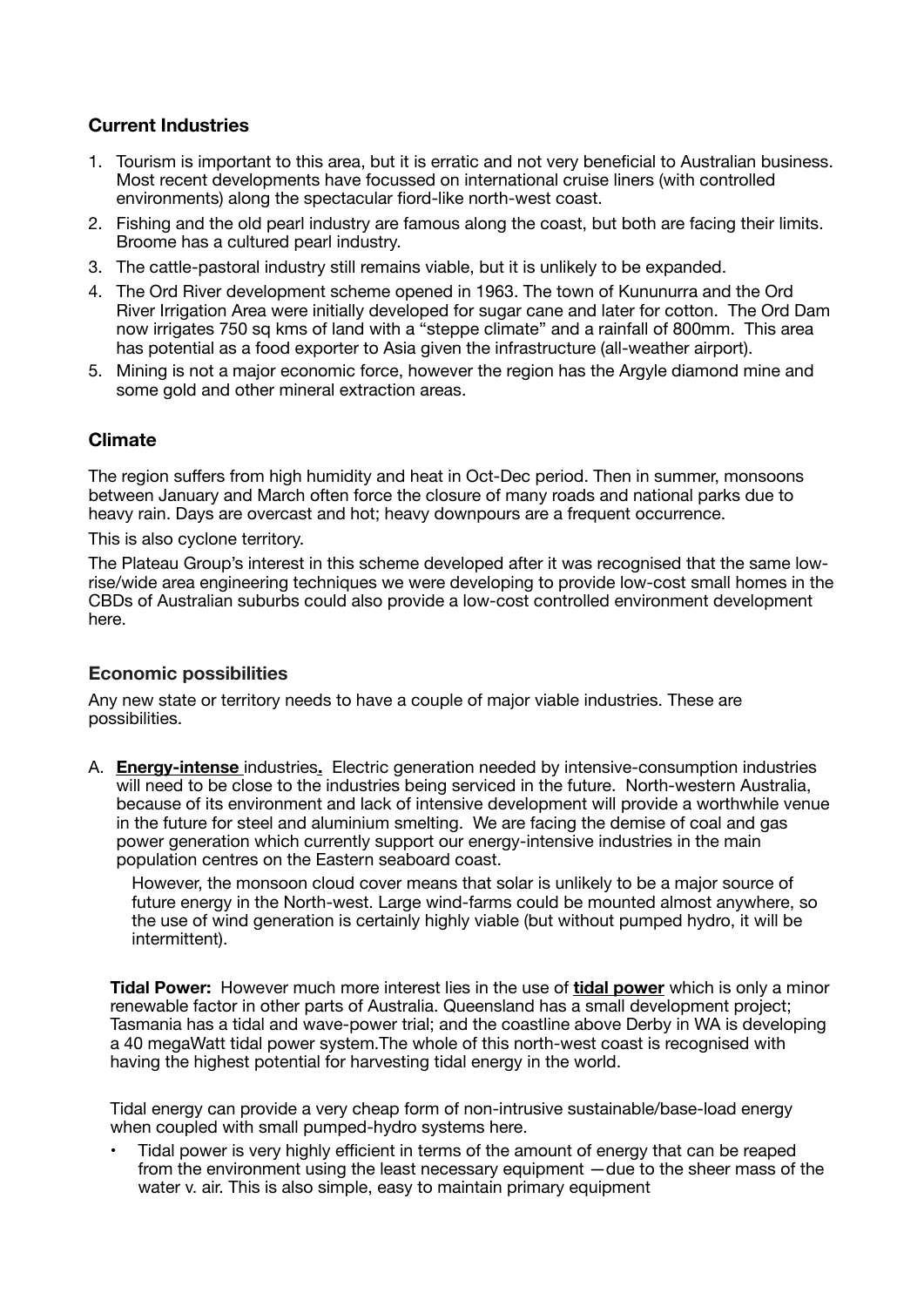- Tidal flows are predictable and regular (every 6.25 hours) and the north-west coast has the highest tides in the world. Predictability provides further economies in the amount of energy harvested from the least essential infrastructure.
- A number of different approaches are available for generating ocean power (tidal and wave)
	- Underwater turbines and water-pump equipment can be built into barrages across the wider inlets, or in the narrower fiords along the coast they can be fully submerged and therefore have no impact on the aesthetics of the region, especially tourism.
	- Rather than underwater electrical generation the water movement can be harvested to turn double-stroke water-pumps, lifting fresh ocean water up through hidden pipes to the high plateau surrounding this coast. This permits:
		- A very low-cost pumped hydro generation system providing steady output power.
		- A secondary use for the holding ponds in fish-farming and pearl culture.
- B. **Higher and Trade Education:** Australia has developed a very viable market in Higher Education, with many of our State/Federal Universities and TAFE colleges making a substantial income from the so-called "export" of education. The export of higher education is now a \$30 billion industry in Australia, and given the development of a modern city (based on Plateau principles for temperature and humidity control, and resistance to cyclones, etc.) the potential here is enormous.

There is no reason why these same institutions couldn't develop various subsidiaries and colleges and research institutes (probably on a single campus) in this region to service the Asian market. This obviously would be also seen in part as foreign aid.

Ideally, one of the towns in this new territory would be developed into a "Science and Education City" with the CSIRO and various other medical and technical research institute alongside the educational institutes. This could also become the new centre for the innovative use of on-line systems for higher education.

One of the worst aspects of Australia's export of education, is that we often don't export them back to their nations to help fill desperate needs. We treat our education facilities as if they were ventures in foreign aid and train the brightest of the young citizens in Asia – but we then encourage them to migrate at the completion of their courses, because we claim Australia needs the skills we have helped them generate.

This is a hypocritical form of "brain drain" which is often used to circumvent the restrictions on immigration.

One advantage of siting these educational institutes in the north-west is that students, migrants, refugees, and business people can be admitted to this territory on conditional visas which would block them from claiming the right to take up Australian citizenship. The admission conditions would insist that they remain domicile in this region for the period of their visas and then return to their home nations. We should not be draining these countries of their brightest and best anyway.

**Training Australians:** Another viable angle here is to develop language and cultural training and research centres for Australian diplomats, the security services, bureaucrats, and business people - making use of the language and cultural knowledge of refugee and conditional migrant population and students.

**Indigenous education:** The development of a concentration of institutions for TAFE and University education, should also be an opportunity to develop special education and development facilities for the indigenous Australians.

#### **C. Conventions, web-sites and call centres.**

The location of the Kimberleys half-way between the main population centres of Australia and those of Asia, makes this an idea location for the development of major convention facilities eventually.

The necessary emphasis on electronic education, communications and training systems, also mean that this could be developed as a centre for web-site development and call centres, able